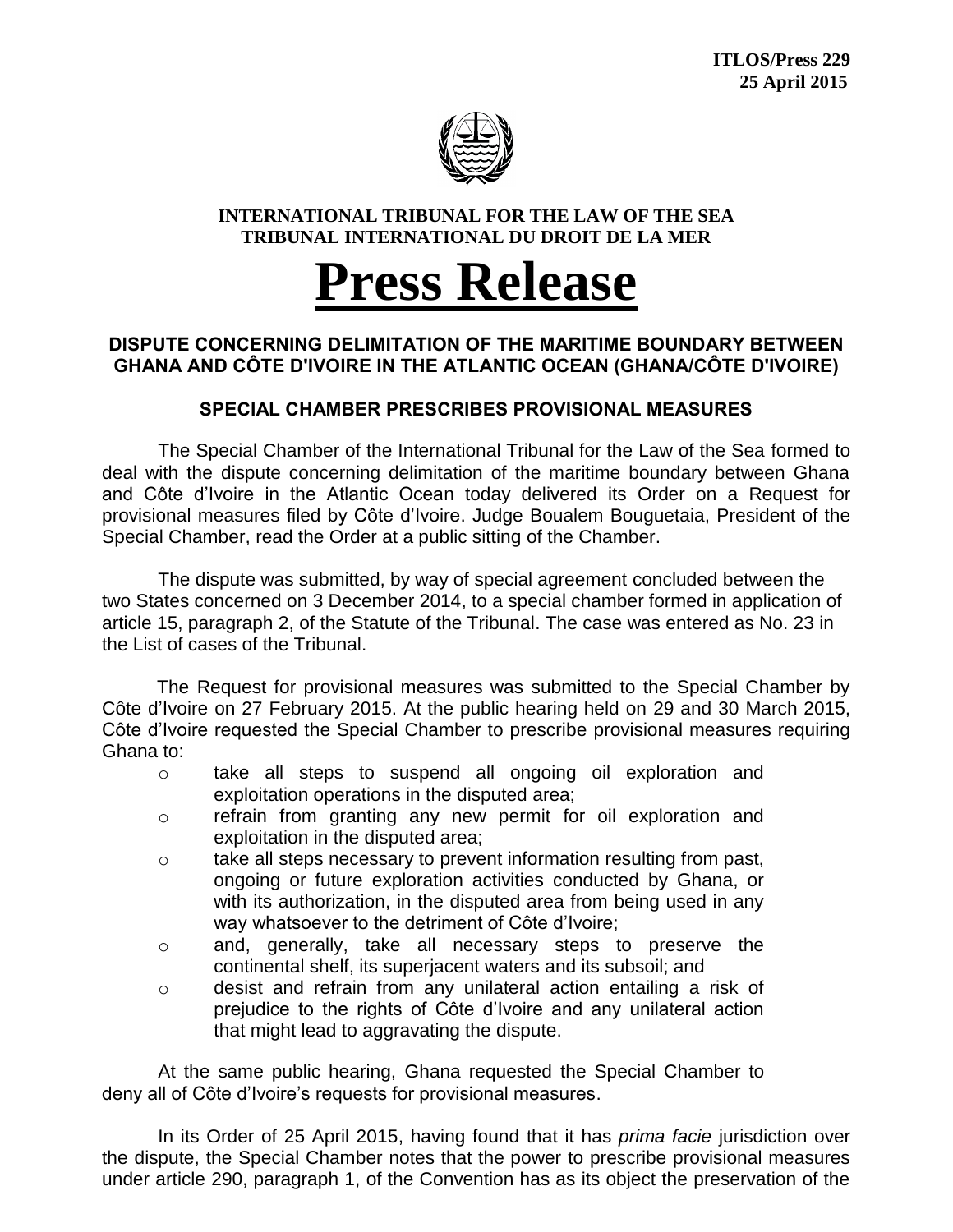respective rights of the parties to the dispute or the prevention of serious harm to the marine environment pending the final decision (paragraph 39). It considers however that it may not prescribe provisional measures unless it finds that there is a real and imminent risk that irreparable prejudice may be caused to the rights of the parties in dispute (paragraph 41). Concerning the rights which Côte d'Ivoire claims on the merits and seeks to protect, the Chamber states that, before prescribing provisional measures, it need only satisfy itself that these rights are at least plausible (paragraph 58) and finds that Côte d'Ivoire has presented enough material to show that the rights it seeks to protect in the disputed area are plausible (paragraph 62).

In relation to Côte d'Ivoire's request for provisional measures to prevent serious harm to the marine environment, the Chamber finds that Côte d'Ivoire has not adduced sufficient evidence to support its allegations that the activities conducted by Ghana in the disputed area are such as to create an imminent risk of serious harm to the marine environment (paragraph 67). The Special Chamber underlines however that the risk of serious harm to the marine environment is of great concern to it (paragraph 68) and that the Parties should in the circumstances "act with prudence and caution to prevent serious harm to the marine environment" (paragraph 72).

The Special Chamber also considers that there is a risk of irreparable prejudice where, in particular, activities result in significant and permanent modification of the physical character of the area in dispute and where such modification cannot be fully compensated by financial reparations (paragraph 89) and that whatever its nature, any compensation awarded would never be able to restore the *status quo ante* in respect of the seabed and subsoil (paragraph 90). This situation may affect the rights of Côte d'Ivoire in an irreversible manner if the Special Chamber were to find in its decision on the merits that all or any part of the area in dispute belongs to Côte d'Ivoire (paragraph 91). The Chamber therefore considers that the exploration and exploitation activities, as planned by Ghana, may cause irreparable prejudice to the sovereign and exclusive rights invoked by Côte d'Ivoire in the continental shelf and superjacent waters of the disputed area, before a decision on the merits is given by the Special Chamber, and that the risk of such prejudice is imminent (paragraph 96).

The Special Chamber further notes that, in accordance with article 89, paragraph 5, of the Rules, it may prescribe measures different in whole or in part from those requested (paragraph 97).

In the view of the Special Chamber, the suspension of ongoing activities conducted by Ghana in respect of which drilling has already taken place would entail the risk of considerable financial loss to Ghana and its concessionaires and could also pose a serious danger to the marine environment resulting, in particular, from the deterioration of equipment (paragraph 99). It therefore considers that an order suspending all exploration or exploitation activities conducted by or on behalf of Ghana in the disputed area, including activities in respect of which drilling has already taken place, would cause prejudice to the rights claimed by Ghana and create an undue burden on it and that such an order could also cause harm to the marine environment (paragraphs 100 and 101).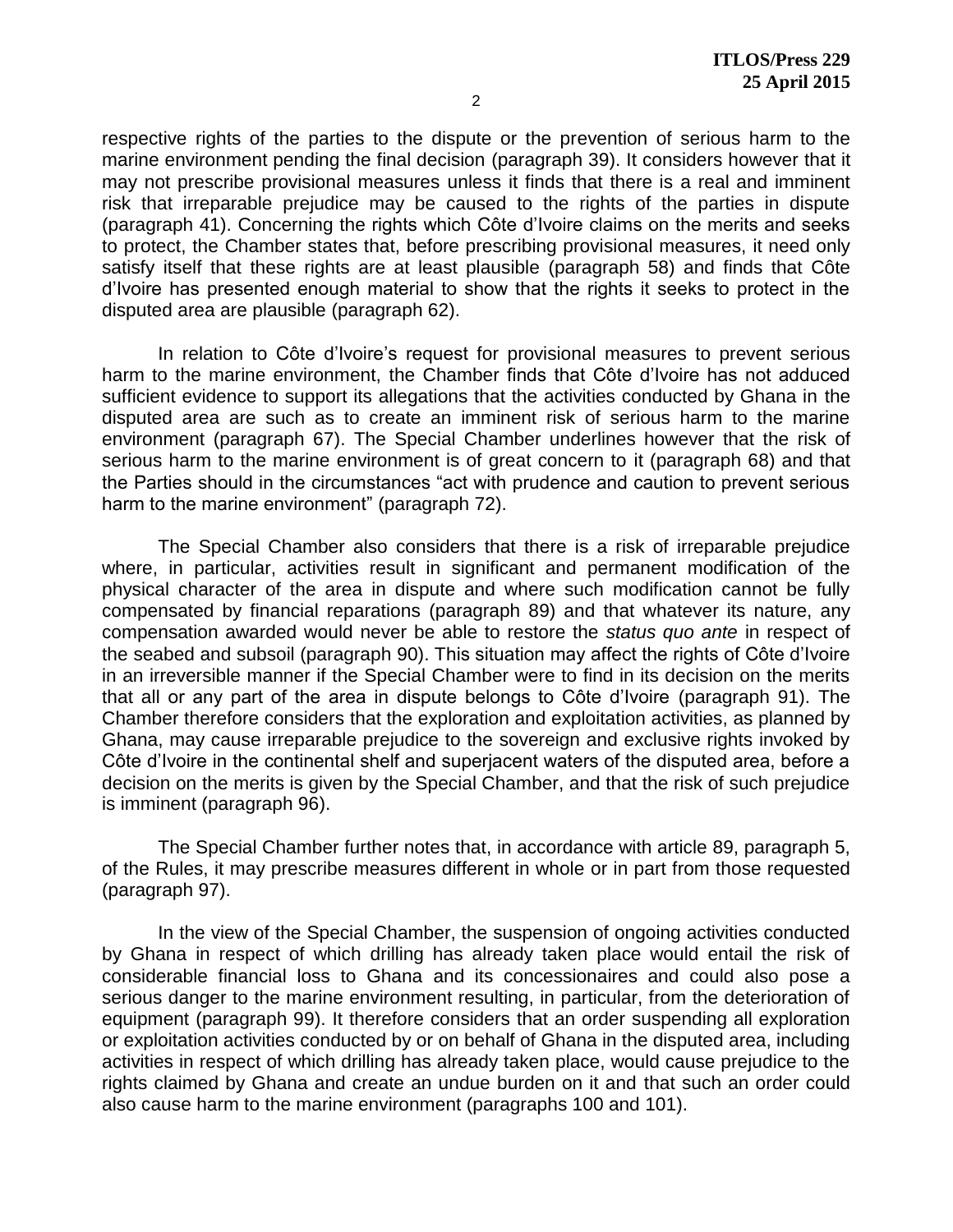The Special Chamber considers it appropriate, in order to preserve the rights of Côte d'Ivoire, to order Ghana to take all the necessary steps to ensure that no new drilling either by Ghana or under its control takes place in the disputed area (paragraph 102).

Pursuant to article 95, paragraph 1, of the Rules, the Special Chamber requests each Party to submit a report and information on compliance with the provisional measures prescribed not later than 25 May 2015.

The operative provisions of the Order of 25 April 2015 read as follows:

"THE SPECIAL CHAMBER,

(1) Unanimously,

*Prescribes*, pending the final decision, the following provisional measures under article 290, paragraph 1, of the Convention:

(a) Ghana shall take all necessary steps to ensure that no new drilling either by Ghana or under its control takes place in the disputed area …;

(b) Ghana shall take all necessary steps to prevent information resulting from past, ongoing or future exploration activities conducted by Ghana, or with its authorization, in the disputed area that is not already in the public domain from being used in any way whatsoever to the detriment of Côte d'Ivoire;

(c) Ghana shall carry out strict and continuous monitoring of all activities undertaken by Ghana or with its authorization in the disputed area with a view to ensuring the prevention of serious harm to the marine environment;

(d) The Parties shall take all necessary steps to prevent serious harm to the marine environment, including the continental shelf and its superjacent waters, in the disputed area and shall cooperate to that end;

(e) The Parties shall pursue cooperation and refrain from any unilateral action that might lead to aggravating the dispute.

(2) Unanimously,

*Decides* that Ghana and Côte d'Ivoire shall each submit to the Special Chamber the initial report referred to in paragraph 105 not later than 25 May 2015, and authorizes the President of the Special Chamber, after that date, to request such information from the Parties as he may consider appropriate after that date.

(3) Unanimously,

*Decides* that each Party shall bear its own costs."

Judge *ad hoc* Mensah appends a separate opinion to the Order of the Special Chamber.